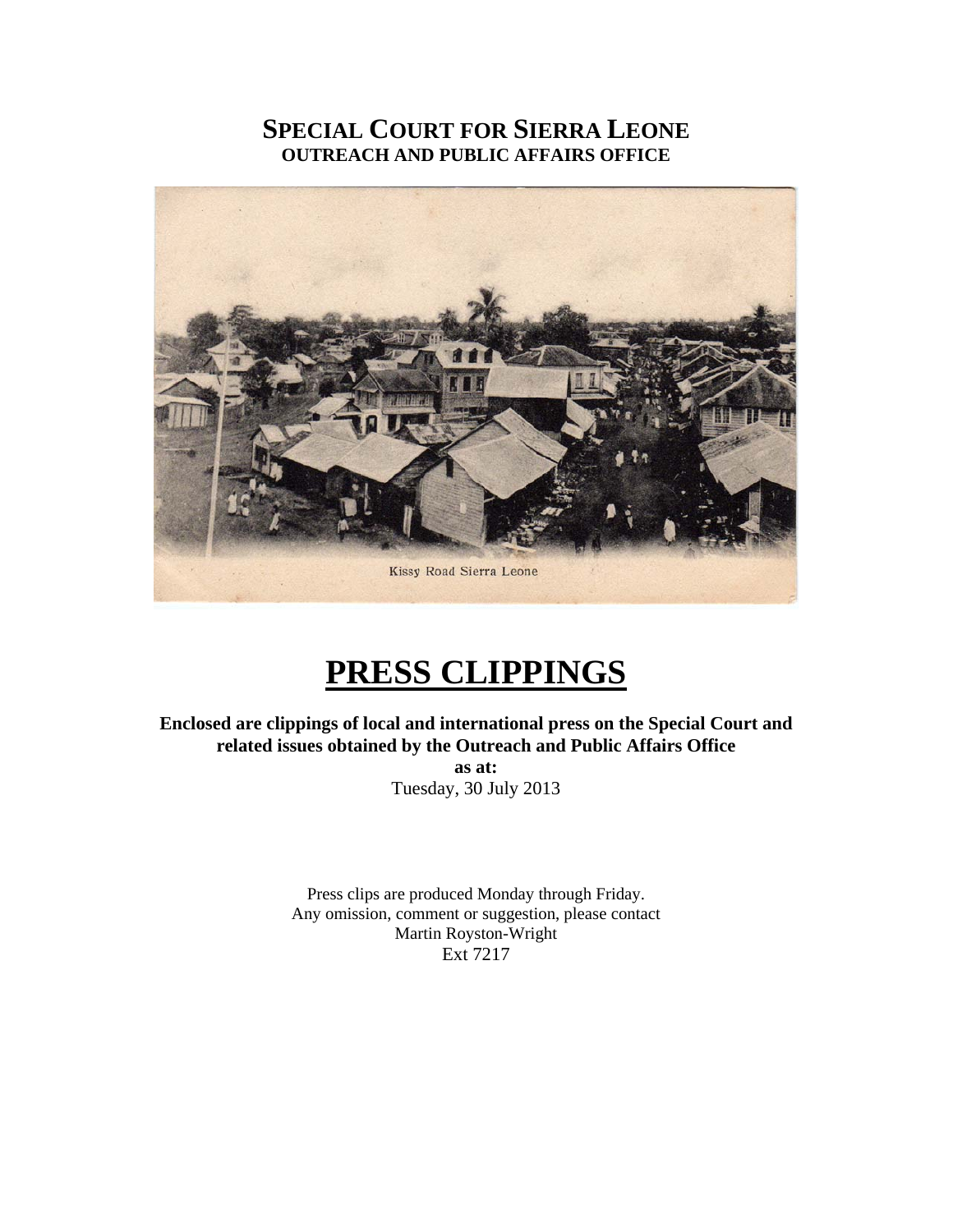| <b>International News</b>                                               |              |
|-------------------------------------------------------------------------|--------------|
| Ellen Commits to TRC Recommendations / The New Dawn                     | Pages 3-5    |
| Pressure's off Lebanon to Pay STL Dues / The Daily Star                 | Pages 6-8    |
| Suspected Nazi War Criminals in US Despite Deportation Orders/ Fox News | Pages $9-12$ |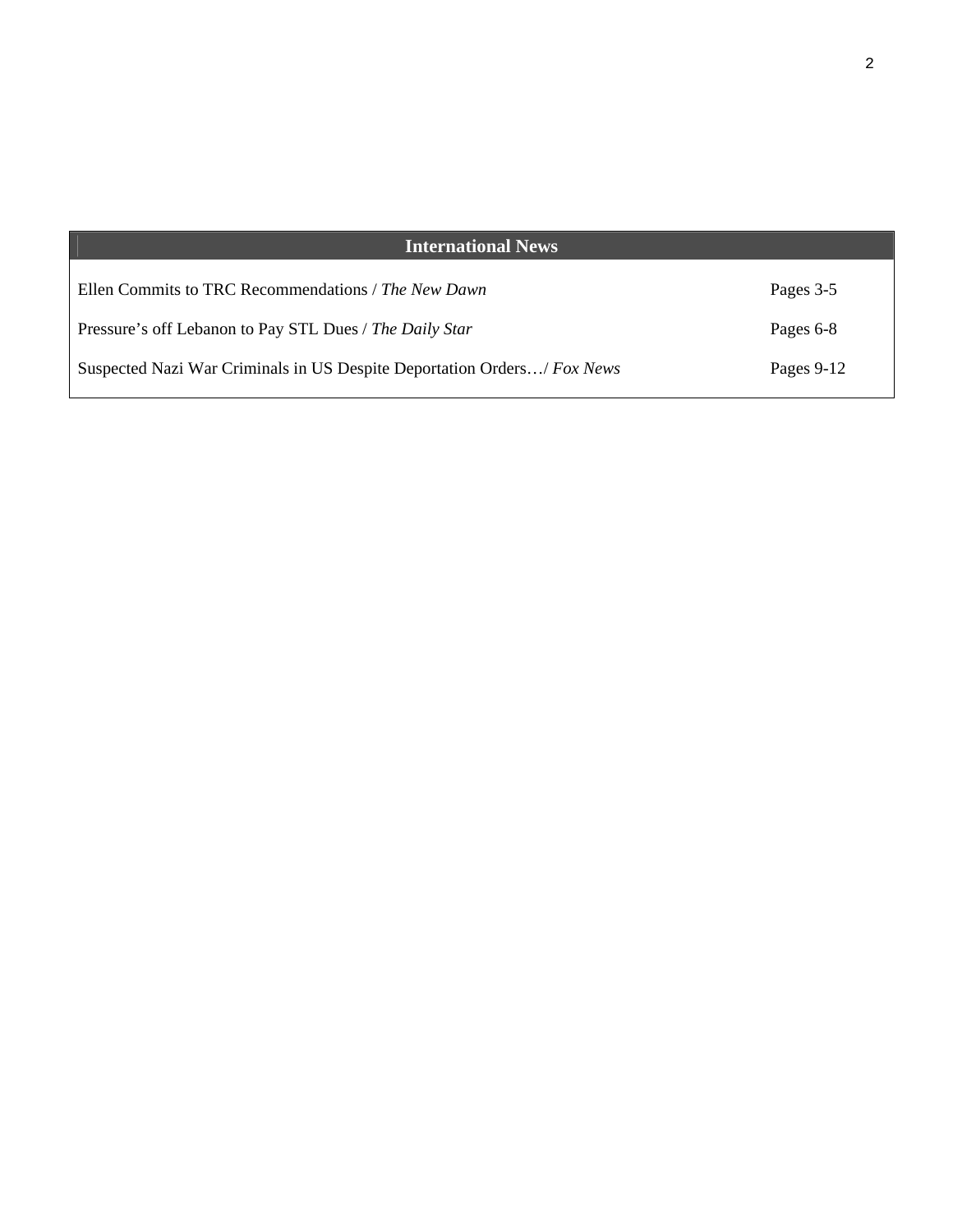#### The New Dawn (Liberia) Tuesday, 30 July 2013

#### **Ellen Commits to TRC Recommendations**

President Ellen Johnson-Sirleaf has assured her government's commitment to implementing recommendations contained in the Truth and Reconciliation Commission (TRC) Final Report, appealing to Liberia's 166th Independence Day Orator Cllr. Varney Sherman to ensure that those legal recommendations in the TRC report are implemented.

"Let me reiterate that our government is fully committed to the implementation of the TRC recommendations in those cases where they are in compliance with our Constitution and laws."

"In this regard, we are pleased that the Peace-Building Office in the Ministry of Internal Affairs has completed a detailed study which shows clearly the action already taken on the 200-plus recommendations and suggestions that had been made by the Report," said President Sirleaf.

Though she said it remains a work in progress, the results will be released to the public.



President Sirleaf told audience at the T ubmanburg City Hall in Bomi County last Friday where t he official program for the 166th Independence (July26) Celebration was held that the Independent National Commission on Human Rights (INCHR) which has the mandate under the TRC Law to ensure the implementation of the recommendations, submitted a work plan to the Executive and the Legislature over a year ago.

"I am pleased, in this regard, that our Orator has offered his assistance, and that of some of his colleagues, to help us carry out some of these

activities. I appeal to him to join one of the initiatives that are aimed at ensuring that those legal recommendations are, indeed, implemented," she said.

Responding to the Orator's recommendations, the Liberian leader said she only wished she had invited Cllr. Sherman to be the Orator three years ago so that today, Liberians would be celebrating the implementation of those recommendations, including submitted Bills on the Code of Conduct, Dual Citizenship and Residency Expansion, among others.

"We ask you to use your considerable influence to join us in appeal to the Honorable Legislature for their early passage of these important Bills which he has endorsed," said President Sirleaf

In his speech, the renowned Liberian lawyer Cllr. Sherman said peace and reconciliation cannot be fully achieved if government did not implement recommendations in the TRC report.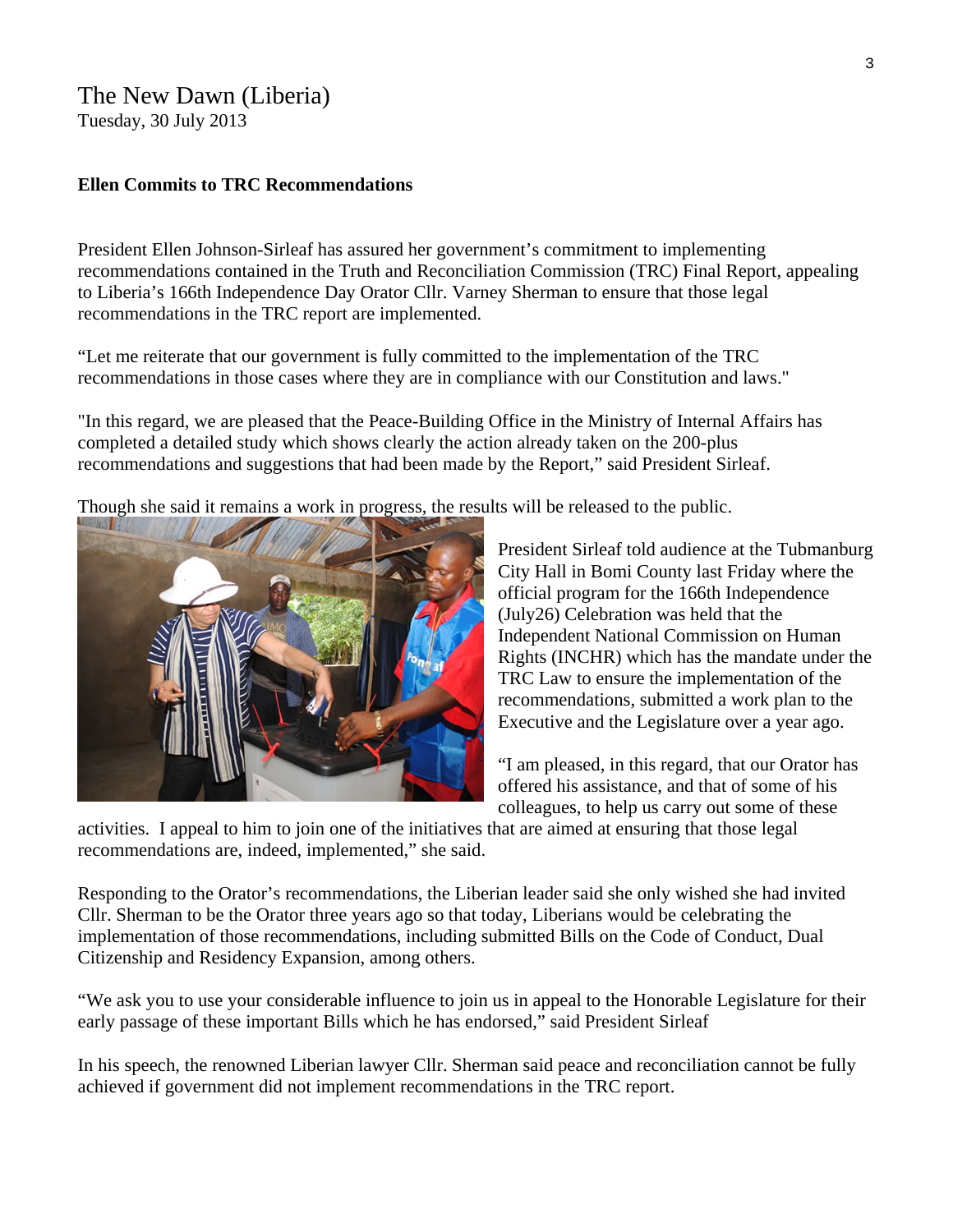He said though there were issues in the recommendation that were not in agreement with the Constitution and Laws of Liberia, there are other important recommendations that government should address.

He vowed his preparedness to counter those recommendations that are contrary to the laws. Among others, the national orator said poverty, economic and social deformation were among key factors that were instrumental for the decade long civil war in Liberia.

Though he did not totally oppose general view that problem between two counties or tribal people in Liberia had influenced the civil strike, he however argued that had it not been for poverty, combatants would not have captured villages and towns throughout the country, destroying basic infrastructure, including the White Plain Water Plant and the Mount Coffey Hydro, among others.

"Liberia has had the share of these experiences. No village was spared during our civil war. In the midst of the civil war, I wondered whether the rest of the world had forgotten us; but thank God for ECOWAS; thank God for the Federal Republic of Nigeria and other African Countries who came to our aid," said Cllr. Sherman.

He recalled that the October, 1982 Octopus incident was then that the water plant was destroyed so that Monrovia will not get portable water; the Mount Coffey Hydro Electric Power Plant was destroyed, so that Monrovia will not get electricity.

"There are some who believe that the major cause of our civil strike was problem between two counties or two tribes of our country. While I don't disagree with them in the entirety, the major cause of our civil war that is too often ignore is the poverty, social economic deformation… that too many of our people suffer from," he noted.

The Counselor, who is also National Chairman of Madam Sirleaf's governing Unity Party, said poverty and social economic deformation are fatal grounds for unrest, reminding that unscrupulous people take advantage of those factors to cause violence as an instrument to change the lives of the people.

He commended that there was no doubt, President Sirleaf's administration has achieved much since the last gun fire was heard in 2003, counting respect for the rule of laws, human values, and adhering to generally accepted principles to have been restored in Liberia through her persistence.

"Continue to do good Madam President. Invest in infrastructure such as road network which has direct impact on economic and social development and affordable public utility, sanitation, telecommunication, transportation, are the foundation for economic recovery that have been vigorously pursued by the government in several parts of Liberia," he added.

He further acknowledged that progress has been made to restore the credibility and integrity of Liberia to the international community, thus waiving the country's debt, which has qualified her for new credits.

He also commended President Sirleaf for the reinstitution of political parties, especially the holding of two successive presidential and general elections and the restoration of normality and social interaction among Liberians.

"I am however concerned that enough information about these achievements and accomplishments are not closed to the Liberian public and too many of us, even within Monrovia and its environs, don't know enough about these achievements and accomplishments," he said.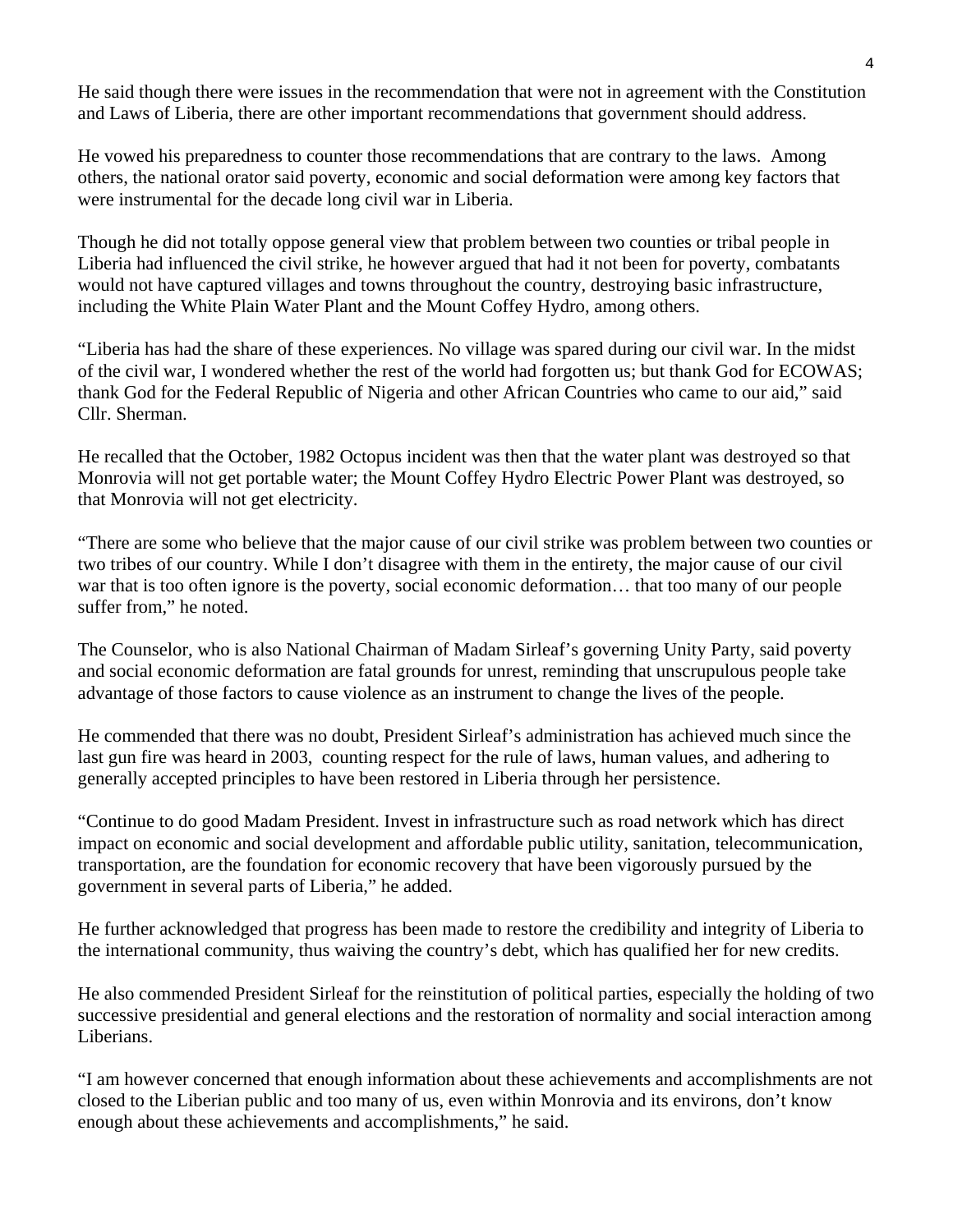Cllr. Sherman argued that the absence of enough information to the Liberia people was a serious deficiency on the part of the government, suggesting that the information dissemination structure and process of the governance system be revamped and adequately supported.

He further asked President Sirleaf to remain resolute in her stance against corruption to wipe it out of the Liberian society, because not much would be remembered of her government if corruption remains on the lips of Liberians up to the time she will step down.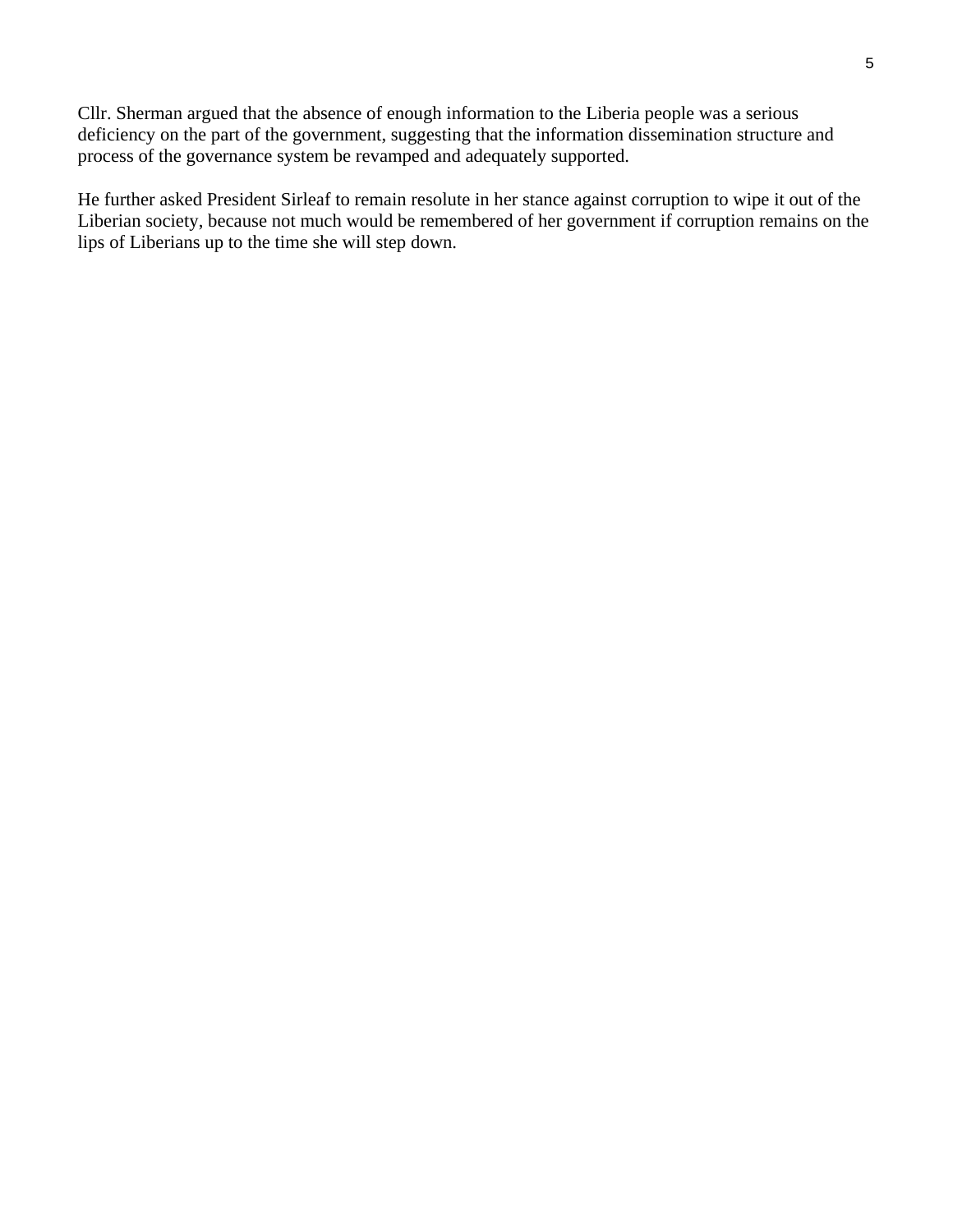### The Daily Star Tuesday, 30 July 2013

#### **Pressure's off Lebanon to pay STL dues**

BEIRUT: The annual saga over the funding of the Special Tribunal for Lebanon, now months overdue and complicated by the stalling of Cabinet formation efforts, is once again set to polarize the political scene.

But as concern swells over the delays in Lebanon's contribution, supporters of the STL are likely to be more cautious in pressuring Lebanon to pay its share of the budget, as the country grapples with economic challenges and a mounting humanitarian crisis posed by Syrian refugees, sources say.

In the past, Lebanon has been late in paying its 49 percent contribution to the STL's budget, mandated by the U.N. Security Council, but at the time the country was engulfed in a political debate over the STL – created to prosecute those responsible for the Feb. 14, 2005 attack that killed former Prime Minister Rafik Hariri and others – and the legitimacy of its mandate. In 2011, the contribution was made in November, under threat of resignation by Prime Minister Najib Mikati.

"It is an important percentage; you're depriving the tribunal of half its budget," said a source familiar with the work of the STL. "This is difficult for any tribunal."

But now Lebanon faces an enormous refugee crisis and has launched appeals to the international community for donations to provide for over 1.2 million refugees who fled Syria's violence.

The country, being led by a caretaker government since March, is also wracked by political uncertainty. Such Cabinets are reluctant to take controversial decisions like funding the STL.

The presence of a caretaker government poses a fresh challenge for the STL's backers, since Lebanon's inability to pay is not the result of a political decision to not cooperate with the tribunal, but of political paralysis.

"In a normal situation they might consider that Lebanon is not cooperating and the Security Council would take measures against Lebanon," the source said. "But I can't imagine that in the current situation."

Instead, the source said, the U.N. secretary-general will be obliged to seek out alternative sources of funding to cover the costs of the STL's operations.

The STL's official position remains that Lebanon is obliged to pay regardless of the status of the government, while stressing its confidence in the country's commitment.

"The responsibility to fund the Tribunal falls on the government of Lebanon as a whole without specifically identifying the government's status," STL spokesperson Marten Youssef told The Daily Star. "There is no reason to speculate that Lebanon will not pay, given that they have honored their financial commitment to the Tribunal in the last three budgetary years."

The STL's budget increased steadily from 2010 to 2012, from \$55.3 million to \$65.7 million, and then \$73 million. Lebanon owes some \$39 million for 2013.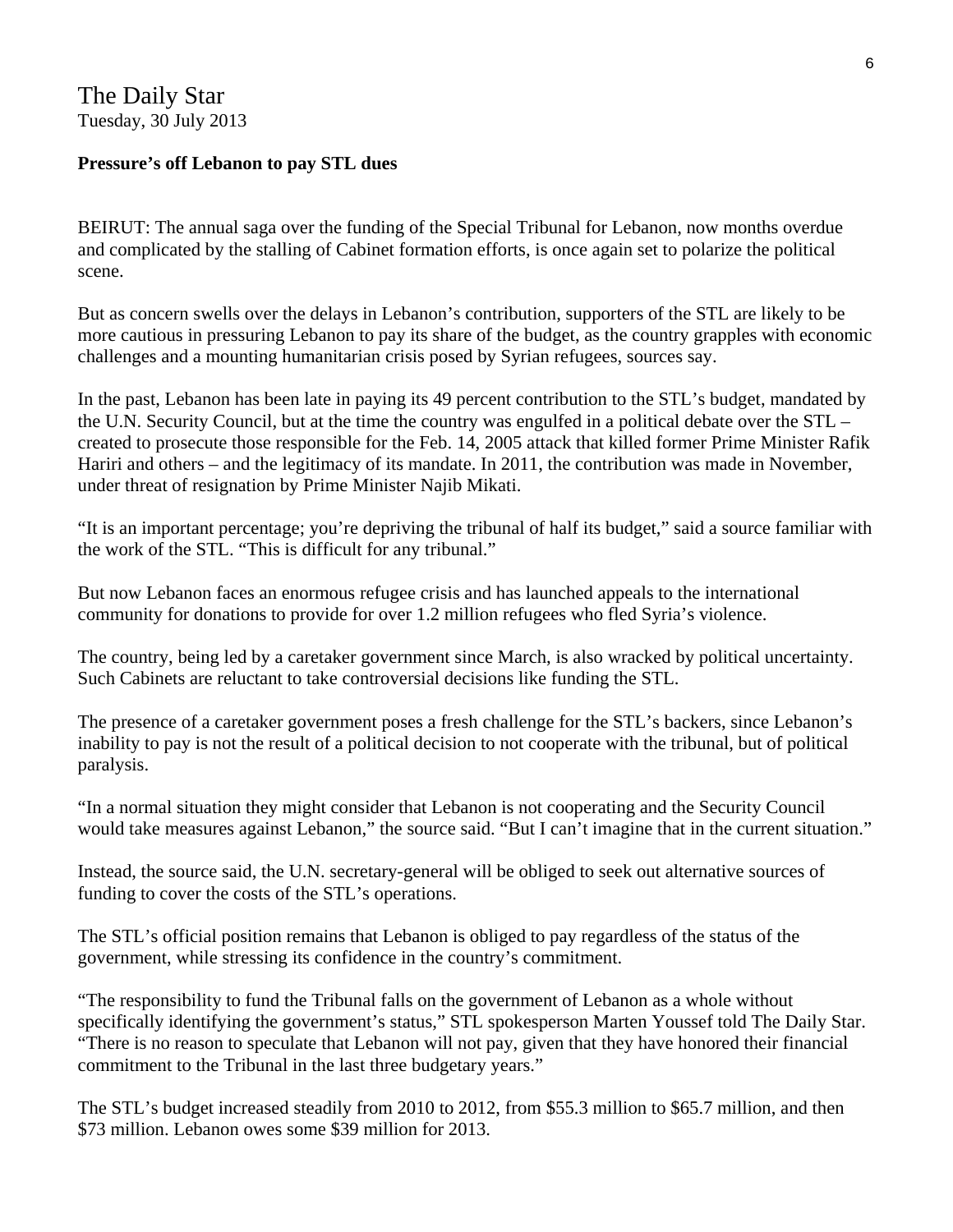A recent paper in the International Criminal Law Review sheds light on the STL's funding model.

The STL's budget was initially higher than other tribunals because of the expectation that, following a lengthy investigation, the tribunal would quickly issue indictments and begin trial, according to the paper written by Giorgia Tortora, the STL's liaison officer in New York, titled "The Financing of the Special Tribunals for Sierra Leone, Cambodia and Lebanon."

The STL's base in Europe and adherence to the United Nations' employment system also increased its operational costs.

The STL model was borne out of dissatisfaction by the international community with the performance of tribunals prosecuting war crimes in Yugoslavia and Rwanda, funded by the U.N.

Many felt the cost of these tribunals was not justified by progress in the investigations, the paper argued. These tribunals also resisted providing coherent strategies describing how they would complete their mandates.

The adoption of a hybrid funding model, where a state would contribute part of the budget and the rest was provided by voluntary contributions, was seen as a more efficient way that would force tribunals to cut costs and be accountable to donors.

Political support remains strong for the tribunal's mission, with 27 states having contributed to its funding since it opened its doors in 2009.

However, despite this support, donors may start questioning the lack of progress.

"There are many countries that could say I don't want to pay until I see that you have started trial," the source said.

The trial, scheduled for March this year, was postponed. Indictments in the case were issued in the summer of 2011. No new date has been set.

"There were false expectations about how quickly the tribunal could go to trial," another informed source told The Daily Star.

The source argued that the STL's costs are inherently higher due to the nature of its case. While there is an abundance of evidence and people who were willing to speak up in war crimes investigations, witnesses are harder to come by in terrorism cases.

"The narrative was so much easier in a way, and the crimes were much more visible, and the lines of responsibility were much clearer," the source said of war crimes trials.

While the STL is efficient in its spending of resources, the source noted that the court should strive to go to trial soon.

"The reason why the institution was built was to be a tribunal, to have a trial," the source said. "Clearly there is pressure that comes from outside and also pressure that comes from within. I think everyone working at the tribunal wants to have the trial."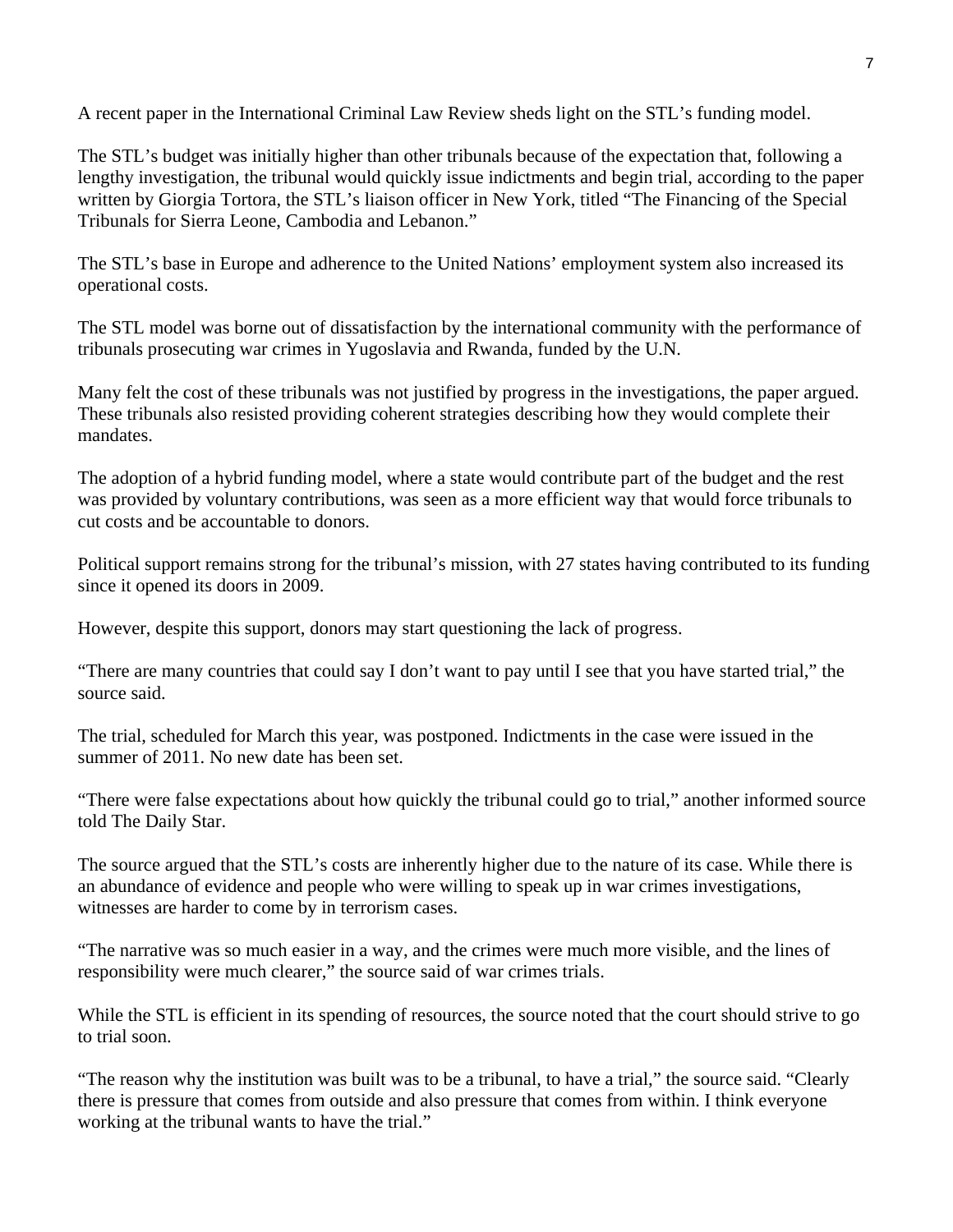The STL's ability to weather a funding crisis was evident in 2011. Then, several states along with the European Union provided additional funding to the STL, which itself cut costs and tightly controlled expenses.

Many states spoke then in support of the STL, calling on Lebanon to fulfill its obligations.

But this year, the refugee crisis and the lack of a Cabinet may prompt states to be more judicious.

"There is not a campaign going on asking them to pay as was the case in 2011," the source said.

The approach to pursuing Lebanon's contribution will therefore likely depend on what form of government exists in Lebanon. If Cabinet formation efforts succeed, the government will be obliged to pay its share of the STL budget. But the international community is unlikely to pressure a caretaker government, as long as the STL can raise additional funds, the source added.

Yet despite the difficult financial situation, funding the tribunal should remain a priority for Lebanon, the source said.

"The tension is always there, but you have to look at what in theory this Tribunal is supposed to achieve," the source said.

The message of fighting impunity has a "value that is priceless for a country and especially for Lebanon," and will boost Lebanon's stability in the future, the source said.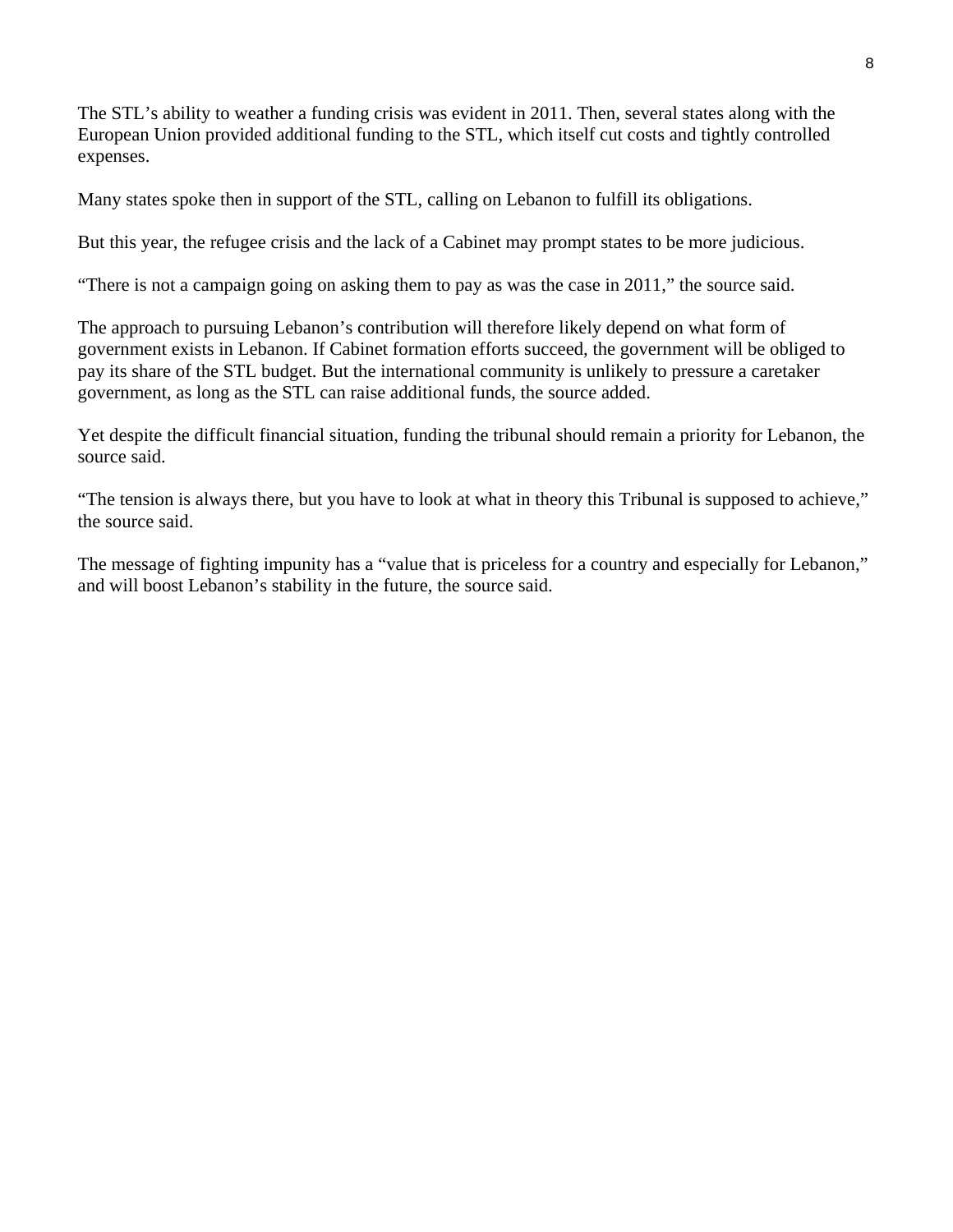Fox News Tuesday, 30 July 2013

#### **Suspected Nazi war criminals in US despite deportation orders, eligible for public benefits**

At least 10 suspected Nazi war criminals ordered deported by the United States never left the country, according to an Associated Press review of Justice Department data -- and four are living in the U.S. today. All remained eligible for public benefits such as Social Security until they exhausted appeals, and in one case even beyond.

Quiet American legal limbo was the fate of all 10 men uncovered in the AP review. The reason: While the U.S. wanted them out, no other country was willing to take them in.



*This 1956 file photo from a naturalization document released Aug. 16, 2007 by the U.S. Department of Justice shows Vladas Zajanckauskas. (AP)* 

That's currently the case of Vladas Zajanckauskas in Sutton, Massachusetts. It's the case of Theodor Szehinskyj in West Chester, Pennsylvania. Of Jakiw Palij in New York City. And of John Kalymon in Troy, Michigan.

All have been in the same areas for years, stripped of citizenship and ordered deported, yet able to carry out their lives in familiar surroundings. Dozens of other Nazi war crimes suspects in the U.S. were also entitled to Social Security and other public benefits for years as they fought deportation.

The United States can deport people over evidence of involvement in Nazi war crimes, but cannot put such people on trial because the alleged crimes did not take place on American soil. The responsibility to prosecute would lie with the countries where the crimes were committed or ordered -- if the suspects ever end up there.

In the 34 years since the Justice Department created an office to find and deport Nazi suspects, the agency has initiated legal proceedings against 137 people. Less than half -- at least 66 -- have been removed by deportation, extradition or voluntary departure.

At least 20 died while their cases were pending. In at least 20 other cases, U.S. officials agreed not to pursue or enforce deportation orders, often because of poor health, according to a 2008 report by the Justice Department. In some cases, the U.S. government agreed not to file deportation proceedings in exchange for cooperation in other investigations, the report said.

But the key stumbling block has been the lack of political will by countries in Europe to accept those ordered to leave.

"Without any doubt, the greatest single frustration has been our inability, in quite a number of cases now, to carry out the deportation orders that we've won in federal courts. We can't carry them out because governments of Europe refuse to take these people back," Eli Rosenbaum, the longtime head of the Justice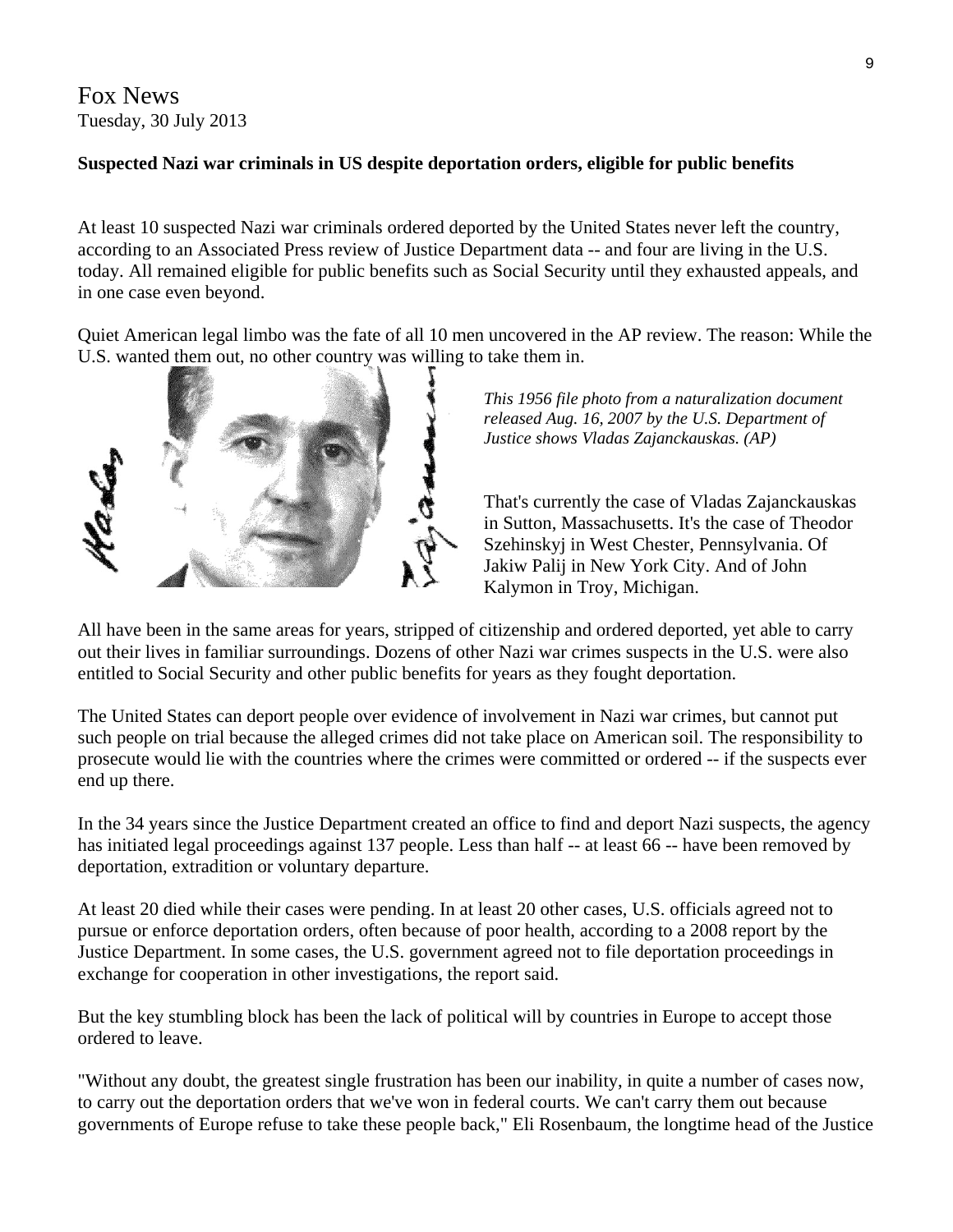Department agency charged with investigating accused Nazi war criminals, said in the 2011 documentary "Elusive Justice: The Search for Nazi War Criminals."

Justice officials declined to make Rosenbaum available for an interview.

The four men still living in the U.S. despite deportation orders have all exhausted appeals:

-- Zajanckauskas, 97, remains in Massachusetts 11 years after authorities first began the denaturalization process. He was ordered deported to his native Lithuania in 2007, and ran out of appeals in 2010 but remains in the U.S. because other countries, including Lithuania, won't accept him, Rosenbaum has said. Zajanckauskas took part in the "brutal liquidation" of the Warsaw Ghetto, according to Rosenbaum. Zajanckauskas, who didn't return a message from the AP, has denied being in Warsaw at the time.

-- Szehinskyj, 89, remains in Pennsylvania nearly 14 years after DOJ began a case against him. He was denaturalized and ordered deported to his native Ukraine, Poland or Germany, and exhausted all appeals in 2006. The Department of Justice has said no country has been willing to accept him. Authorities say Szehinskyj was an armed guard at Nazi concentration camps in Germany and Poland, a claim he has denied. Szehinskyj's attorney didn't return messages from the AP.

-- Palij, 89, remains in New York 11 years after the DOJ initiated a case against him and seven years after he exhausted appeals. Court records say Palij - born in a part of Poland that is now part of Ukraine- was an armed guard at an SS slave labor camp for Jews in Nazi-occupied Poland until at least the spring of 1943, and helped to keep prisoners from escaping. Palij has denied the accusations. The original order deporting Palij to Ukraine has been amended to allow deportation to Germany, Poland or any other country willing to accept him. Justice officials say none has been willing. A man who answered the phone at Palij's number had trouble hearing and could not carry out a phone conversation. A woman who answered the phone at the office of Palij's attorney said he does not speak to reporters.

-- Kalymon, 92, is still in Michigan despite exhausting appeals earlier this year in a process that took nine years. Prosecutors said Kalymon, who was born in Poland, was a member of the Nazi-sponsored Ukrainian Auxiliary Police in Lviv, which rounded up Jews and imprisoned them. Prosecutors said Kalymon also shot Jews. He was ordered deported to Ukraine, Poland, Germany or any other country that would take him. His attorney, Elias Xenos, said his client was a teenage boy who was essentially guarding a sack of coal.

"That's not the government's position, of course. But they've run out of true persecutors, and they are trying to now prosecute people on the fringes," Xenos said.

He said he is not aware of any country that has agreed to take Kalymon, who he said has Alzheimer's disease and cancer.

In Poland, prosecutor Grzegorz Malisiewicz said an investigation of Kalymon was closed in January because authorities couldn't definitively tie him to crimes committed in 1942. In Germany, Munich prosecutors have been investigating Kalymon on suspicion of murder since 2010.

Efraim Zuroff, chief Nazi hunter for the Simon Wiesenthal Center, said many countries lack the political will to accept suspected Nazi criminals who have been ordered deported: "I don't think it's any lack of effort by the American government."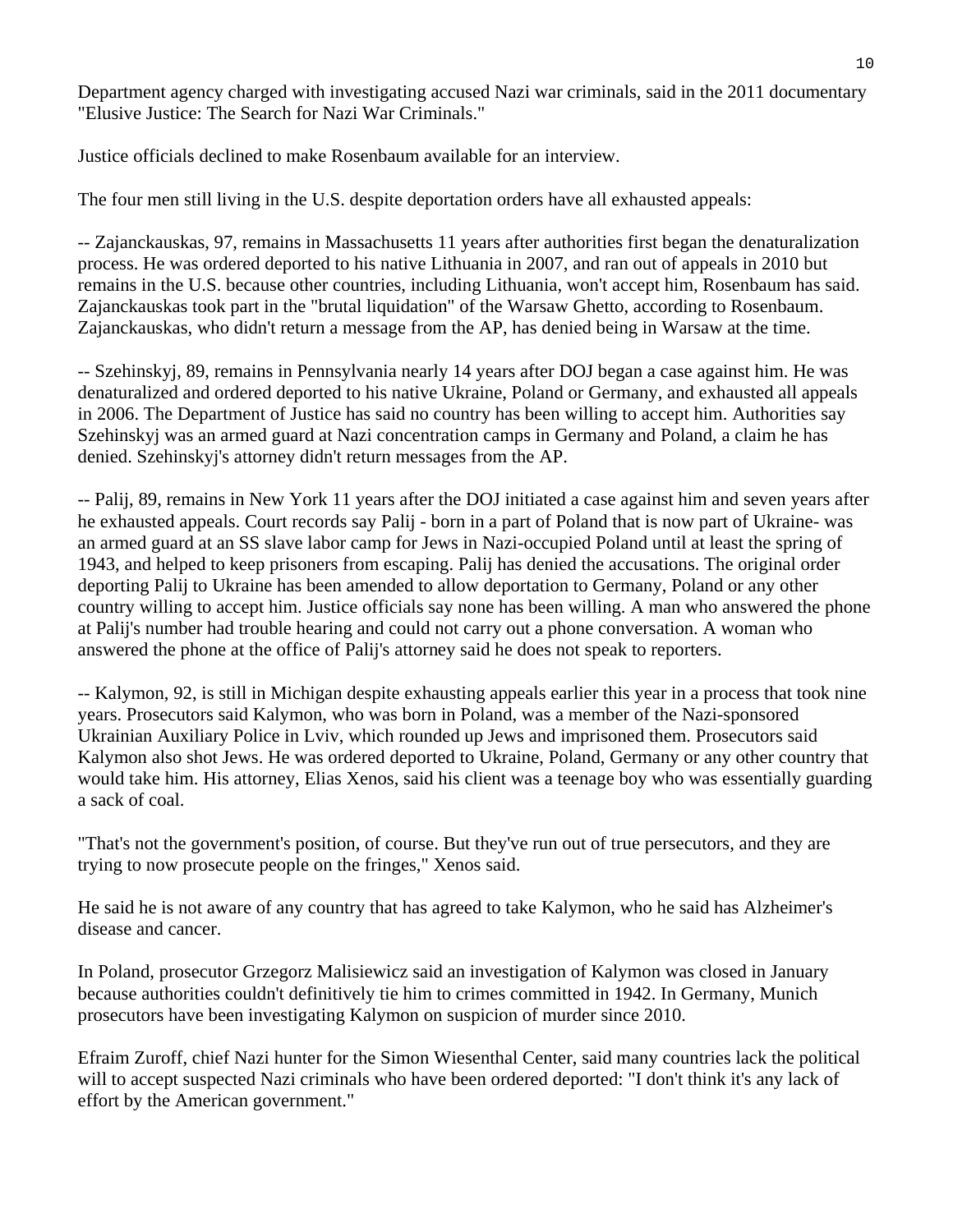Germany has taken the position that people involved in Nazi crimes must be prosecuted, no matter how old or infirm, as it did in the case of retired Ohio autoworker John Demjanjuk. He died last year at age 91 while appealing his conviction of being an accessory to 28,060 murders while a guard at the Sobibor death camp.

Before that case, Germany had been reluctant to prosecute Nazi war crimes suspects who weren't German citizens, said Stephen Paskey, a former Justice Department attorney who worked on the Demjanjuk and Zajanckauskas cases. Germany has also resisted accepting those who are ordered deported because, like other countries, it doesn't want to be seen as a refuge for those with Nazi pasts, the DOJ said.

The case of Johann Leprich fell into that category. Authorities said Leprich, of Clinton Township, Michigan, served as an armed guard at a Nazi camp in Austria during World War II. He was 78 when he was ordered deported in 2003. Germany, Hungary and Leprich's native Romania - which passed a law in 2002 barring the entry of war crimes suspects - all refused to accept him. A technical issue related to Leprich's deportation order allowed him to remain eligible for public benefits until he died in 2013, although for unclear reasons he stopped receiving them long before that.

According to AP's analysis of DOJ records, five other Nazi suspects were ordered deported but remained in the U.S. until they died because no country was willing to take them:

-- Osyp Firishchak, 93, of Chicago, died last November, nine months after exhausting appeals. A U.S. judge concluded that Firishchak had lied when he said he was not a member of the Ukrainian Auxiliary Police, which helped Nazis arrest Jews in large numbers and sent them to labor and death camps. He was born in territory that was then Czechoslovakia and is now part of the Ukraine. He was ordered deported to Ukraine in 2007.

-- Anton Tittjung, of Wisconsin, died last year at age 87. Born in a part of the former Yugoslavia that is now Croatia, he was accused of being an armed guard at the Mauthausen concentration camp in Austria and was ordered deported to Croatia in 1994. He said he was not a Nazi. He exhausted his appeals in 2001 but remained in the U.S. because Croatia would not accept him, saying he was neither born there nor a citizen of Croatia, according to a DOJ report. The U.S. also asked Austria and Germany to accept him; both refused.

-- Mykola Wasylyk spent most of his American years in the Catskills region, 90 miles north of New York City, and died in North Port, Florida, in 2010 at age 86. He exhausted his appeals in 2004. He was born in former Polish territory that is now part of Ukraine. Prosecutors say he was an armed guard at two forced labor camps in Nazi-occupied Poland, but he claimed he was unaware that prisoners there were persecuted. The United States ordered him deported to Ukraine. At Wasylyk's request, the DOJ amended the order to seek to deport him first to Switzerland. Neither country took him in.

-- Michael Negele, died in St. Peters, Missouri, in 2008 at age 87. He was ordered deported to his native Romania or to Germany in 2003, and he exhausted appeals in June 2004. Neither country was willing to take him, the DOJ said. Negele was accused of being an armed guard and dog handler at the Sachsenhausen concentration camp in Germany, and later at the Theresienstadt Jewish ghetto in what is now the Czech Republic. Negele had argued he was not involved in any wartime atrocities.

-- Bronislaw Hajda, died in Schiller Park, Illinois, in 2005 at age 80. He was ordered deported to his native Poland or Germany in 1998, and his appeals process ended in 2001. But both countries repeatedly